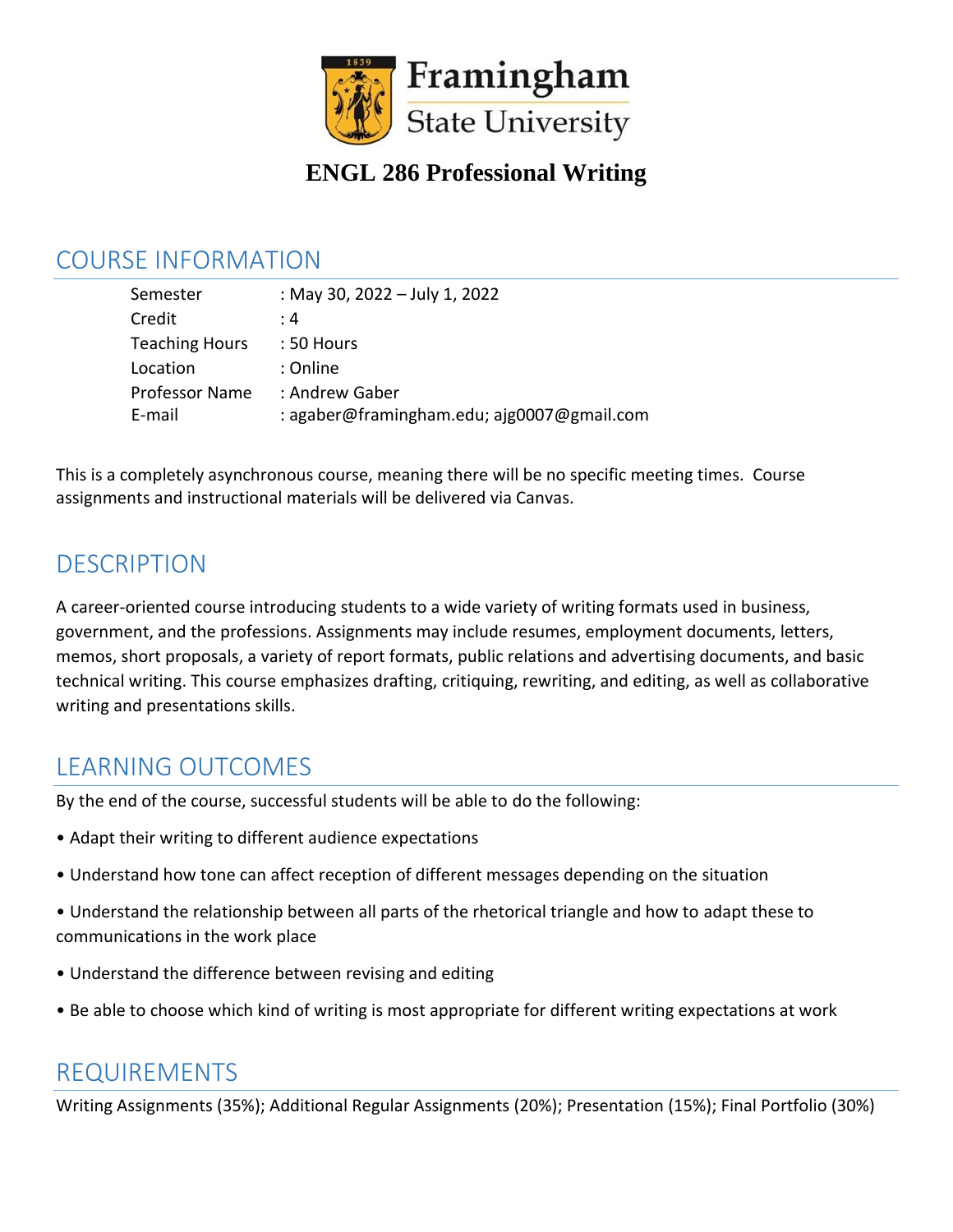

WRITING ASSIGNMENTS—Students will write in the following categories of professional writing and be evaluated on each area of communication: Emails (various types), Relationship Building Communications; Delivering Bad News; Business Plan/Report/Grant (each student will choose one), and Job Application Packet. In connection to the schedule above, students will be expected to either bring drafts to class and/or work on specific categories of writing in class. Each assignment will be evaluated on the specific guidelines for that specific piece of writing.

ADDITIONAL REGULAR ASSIGNMENTS— These will be varied assignments that will be focused on strengthening your writing skills and recognizing effective and ineffective writing in the modes under study.

PRESENTATIONS—Students will need to give a presentation that includes visuals to support the presentation on a proposal of their own choosing for a company or organization. These presentations should be no shorter than 8 minutes and no longer than 15 minutes.

FINAL PORTFOLIO—Students are required to submit a final portfolio that consists of completed revised versions of their resume, cover letter, and four of the six following areas: (7-10 pages)

- Email packet
- Relationship Building exercises
- Bad News writing exercises
- Business Plan/Report/Grant
- Presentation

# TEXTS AND MATERIALS

Appelman, Jack E. 10 Steps to Successful Business Writing. 2nd edition. ATD Press. Alexandria, 2018

Brown, Laura. The Only Business Writing Book You'll Ever Need. Norton. New York, 2019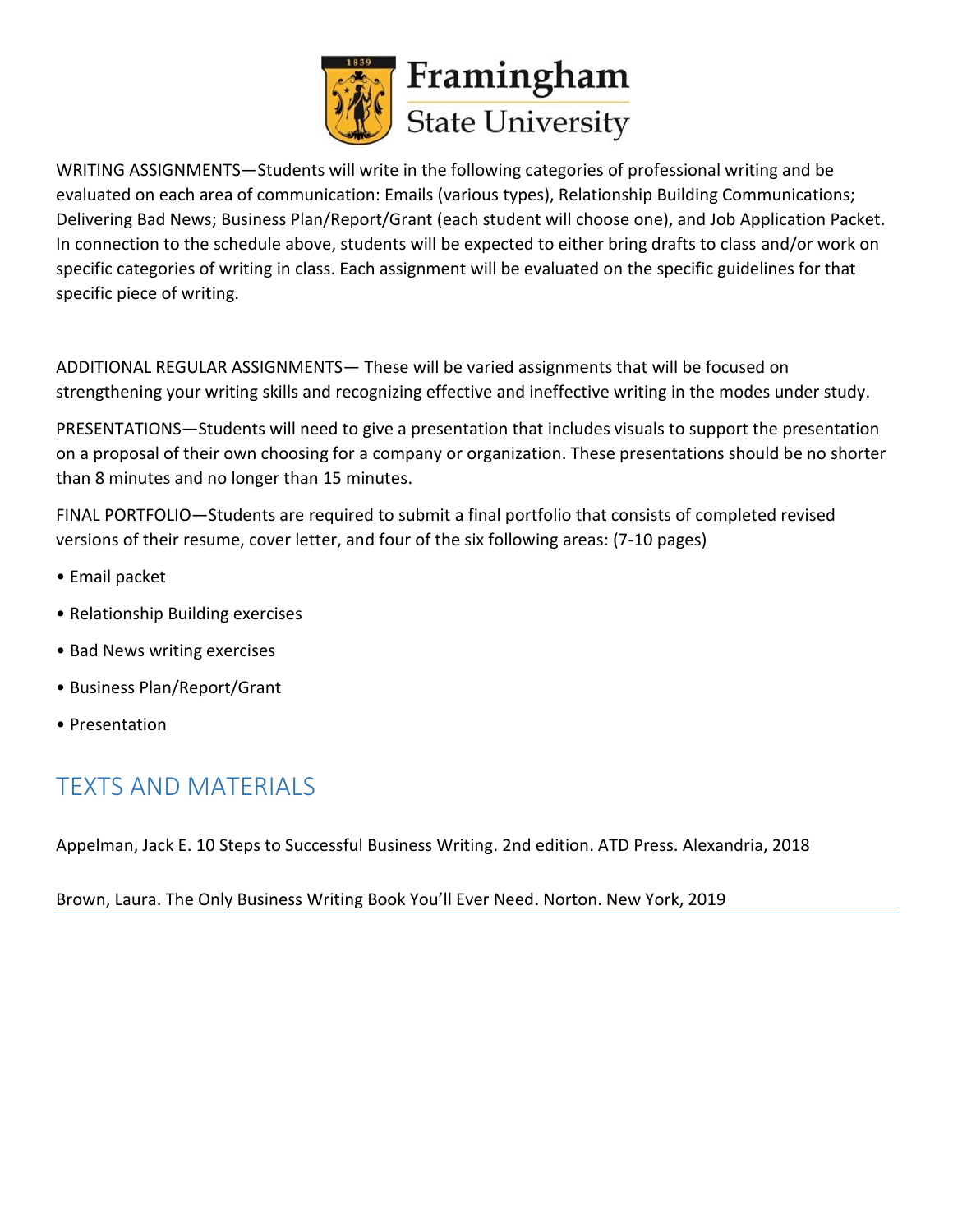

## COURSE CONTENT/OUTLINE

Each Week's assignments are due on the Sunday of that week.

Week 1- Course Introduction. Rhetorical writing. Writing emails. Using instant messaging in professional settings. Social media writing.

Week 2- Building relationships through communication. Delivering bad news.

Week 3- Business reports and grant writing.

Week 4- Resumes, cover letters, and elevator speeches.

Week 5- Getting a job and leaving a job. Preparing for an interview.

#### COURSE EXPECTATIONS

As this is an asynchronous 4 credit hour course, you should expect to spend a significant amount of time studying course materials and working on course assignments. My policy on late work is that there shouldn't be any. However, please be in touch with me if there any circumstances that prevent you from submitting your assignments on time.

## Technology Requirements

1. email account that is checked daily—after students register for courses, FSU enrolls students in Blackboard using the email address supplied during registration. If this is not the email address checked on a regular basis, students should change the address. Log onto Blackboard, click on the Personal Information button on the left side of the screen, and then click on Edit Personal Information. It is also important that the email account accepts group emails (ones sent to several addresses at once), for when I write to the class, I do so from the group email feature on Blackboard.

2. reliable access—Because this is an online course, students need reliable, daily access to the internet.

3. Chrome or Firefox browser options—most of the video options require one of these browsers to be able to view and record.

4. Microsoft Word—All assignments must be submitted as Microsoft Word attachments.

# ACADEMIC HONESTY POLICY

**Framingham State University's policy regarding academic honesty** (taken from the [undergraduate catalog\)](https://www.framingham.edu/Assets/uploads/academics/catalogs/_documents/undergraduate-catalogs/2018-2019-undergraduate-catalog/undergraduate-catalog-2018-2019.pdf):